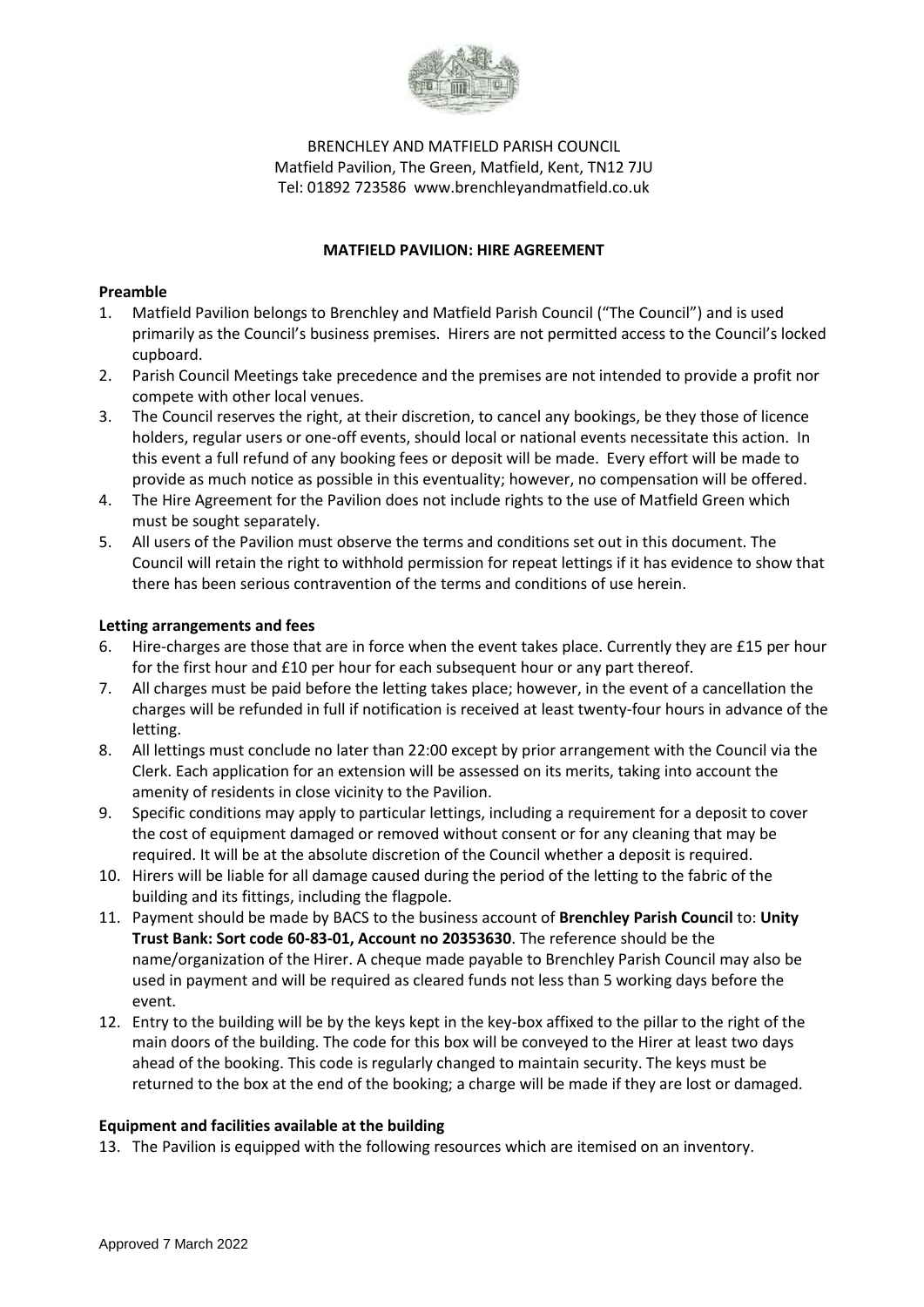- a. A fully-fitted kitchen, comprising a double-oven, a hob, a fridge, a microwave, two urns, and a kettle. Where required, electrical items are PAT tested annually.
- b. Assorted crockery, cutlery and glassware; water-jugs; and cruet sets.
- c. Six trestle tables and forty-seven chairs.
- d. Two vacuum-cleaners, dust-pans and brushes; domestic cleaning equipment in the kitchen.
- e. Two changing-rooms, with showers, two toilets and one disabled toilet.
- 14. There is a First Aid Kit in the kitchen together with a log for recording incidents. In the event of accidents, details of the incident must be completed and specifically advised to the Clerk as soon as possible after the event.
- 15. The Council employs a cleaner for regular upkeep of the premises and toilet paper, handwash and washing up liquid are provided. A wall-mounted hand-sanitiser is provided in the main hall.
- 16. A water test is undertaken by the Council. All water is provided direct from the mains and therefore there are no water tanks so no Legionella testing is undertaken. Water heaters are provided in the kitchen and two changing rooms and disabled toilets. All users should be aware that the water from these taps is very hot.
- 17. The main hall in the building is heated. The six convectors enable the area to be quickly made comfortable; however, Hirers should consider factoring-in heating-up time into their period of use – twenty to thirty minutes on the coldest days. The heaters must be turned off at the end of the booking unless otherwise agreed with the Council beforehand.
- 18. WIFI is provided, the password for which is displayed on the noticeboard. In the event of failure of the Broadband connection, Hirers must not tamper with the hub or connections.

# **General house-rules**

- 19. The building must not be used in such a way as to cause nuisance to local residents or other users of The Green.
- 20. When the building is occupied, all three doors at the front (the two main doors and the two side doors accessible from the internal foyers must be unlocked – this is a requirement of the fire regulations.
- 21. Only in an emergency (actual or perceived) should the equipment in the plant-room (electricity cupboard) be adjusted or turned-off. Where this is necessary, the principal key-holders must immediately be notified.
- 22. It is illegal to smoke anywhere on the premises. The use of e-cigarettes is also not allowed.
- 23. Illegal drugs must not be brought into, nor consumed within, the building. The Council will report to the police any obvious or suspected contravention of this rule.
- 24. The sale of alcohol on the premises will only be allowed when the appropriate licences have been obtained from Tunbridge Wells Borough Council proof of which must be provided to the Council in advance of the booking. However, alcohol for private and personal consumption will be allowed, on condition that it does not lead to anti-social behaviour.
- 25. The playing of live or recorded music is allowed, provided it is not a nuisance to properties close to the building, and does not interfere with the amenity of people using the Green. Specific additional conditions may apply for particular bookings at the Council's discretion
- 26. All areas of the building must be left in a clean, tidy and safe condition. Refuse must be taken away. Additionally, food refuse must not be placed in the litter-bins around the Green, to avoid encouraging the attention of wildlife.
- 27. Care must be taken in the use of any electrical equipment, whether provided or brought on to the premises. In particular, children must not be allowed to touch such equipment. Hirers are responsible for PAT testing any equipment brought onto the premises and documentary proof may be requested in advance of any booking.
- 28. The lights and the heating, must be turned off before the building is locked. However, the switch to the external lights, clearly marked O/S, must always be left on as those lights are controlled by a motion-sensor.
- 29. The pin-boards must be used for all notices and related material. Posters, notices and material for display must not be placed on the bare walls, on the doors, on the woodwork, or on the windows. This also applies to decoration such as balloons and tinsel. Public notices must not be interferedwith or removed.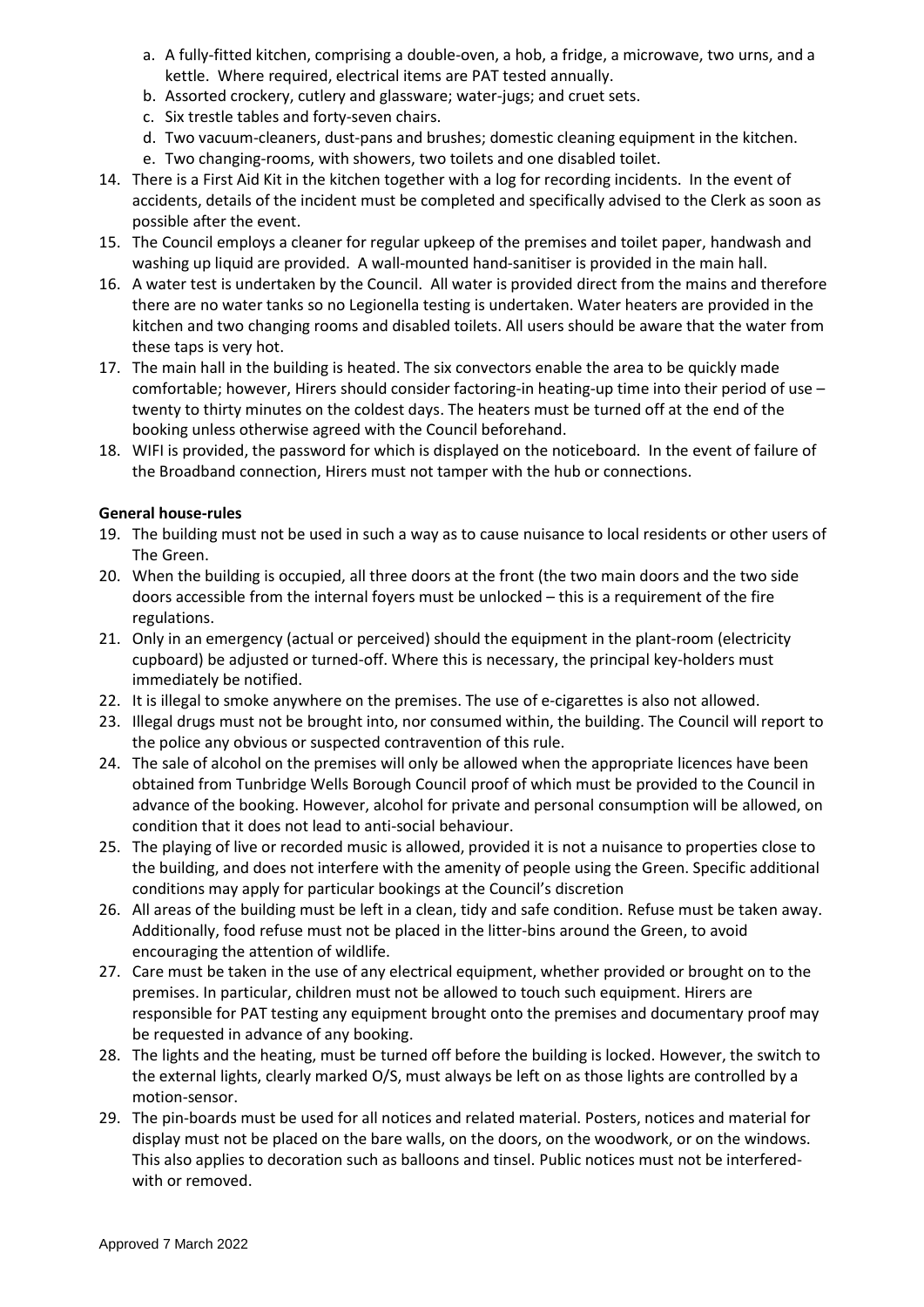- 30. No notices, posters, banners, etc. are to be placed on the exterior of the building without prior permission from the Council.
- 31. Care must be taken to ensure that no one has unauthorised access to the external connections for water and electricity.
- 32. Vehicles parked anywhere on the plot of land on which the building stands are subject to the same conditions as those parked directly on the verges of Green. The Council will not accept responsibility for damage or theft – either from the vehicle or of the vehicle itself. Care must be taken not to block access to Summerford Lane (which is private property) or any other property around The Green. Entrance to the Lane is on either side of the triangle of land to the west of the building and no cars may be parked on or past this triangle.
- 33. Additional clauses in the event of specific public health conditions imposed by HM Government will be provided to Hirers as soon as practicable and must be adhered to if the event goes ahead.

# **Health and Safety Requirements**

- 34. The Hirer shall, if preparing, serving or selling food, observe all relevant food health and hygiene legislation and regulations. The Council will not accept any responsibility where the Hirer fails to comply with the law.
- 35. In the event of an insurance claim being made under the Council's policy for loss, damage or liability then the Hirer shall pay the excess charge.
- 36. The Hirer shall ensure that any activities for children under eight years of age comply with the provisions of The Children Act 1989 and that only fit and proper persons have access to the children.
- 37. The Hirer will ensure that a fully charged mobile phone is available on the premises for emergency use. The What Three Words location is cookie.dashes.collects.
- 38. The Hire Agreement constitutes permission only to use the premises and confers no tenancy or other right of occupation on the Hirer.
- 39. Highly flammable substances shall not be brought into or used in any portion of the premises.
- 40. Lamps shall not be installed or used on the premises without the prior approval of the Council. Candles or other naked flames are prohibited as are fireworks of any sort.
- 41. No internal decorations of a highly combustible nature (eg polystyrene, cotton wool) shall be erected.
- 42. The Hirer acknowledges that she/he has received information, and would act accordingly with, the following points:
	- a) The action to be taken in event of fire. This includes calling the fire brigade and evacuating the hall.
	- b) The location and type of fire equipment.
	- c) Escape routes and the need to keep them clear.
	- d) Method of operation of escape door fastenings.
	- e) The importance of any fire doors and of closing all fire doors at the time of a fire.
	- f) The necessity for there to be no obvious fire hazards on the premises.
	- g) The necessity to pay particular attention to the needs of the very young and of disabled people in an emergency.

# **Key-holders in the event of emergency**

Lynne Butler – Chair of the Parish Council: 01892 832579 Jonathan Buttery – Deputy Chair of the Parish Council: 07976 739270 Panetta Horn – RFO to the Parish Council: 01892 722384 Chantal Brooks - Clerk to the Parish Council: 01892 723586